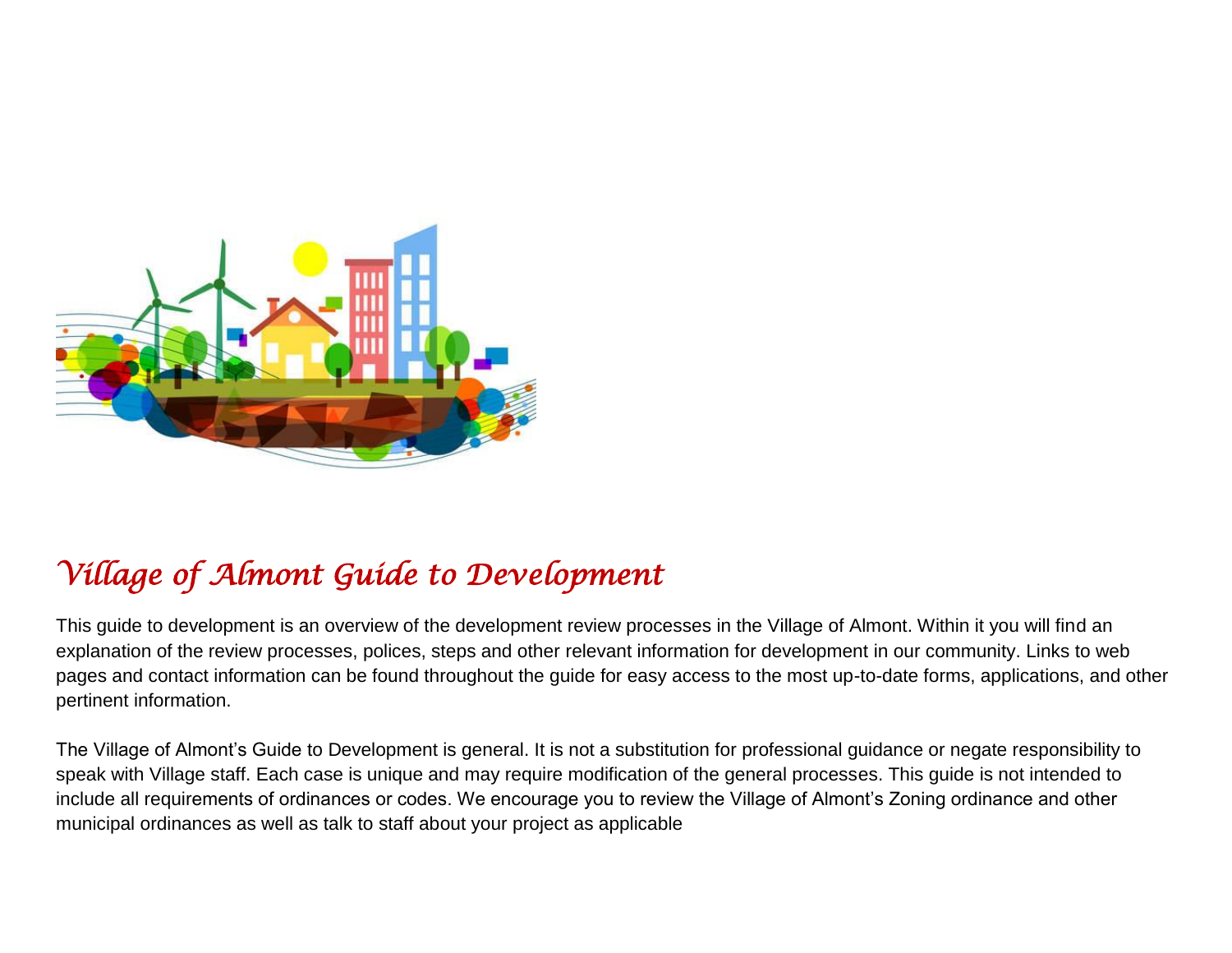## **Overview of Development Review Processes**

#### **Site Plan Approval Process for Commercial, Industrial, Multi-Family Residential and Parking**

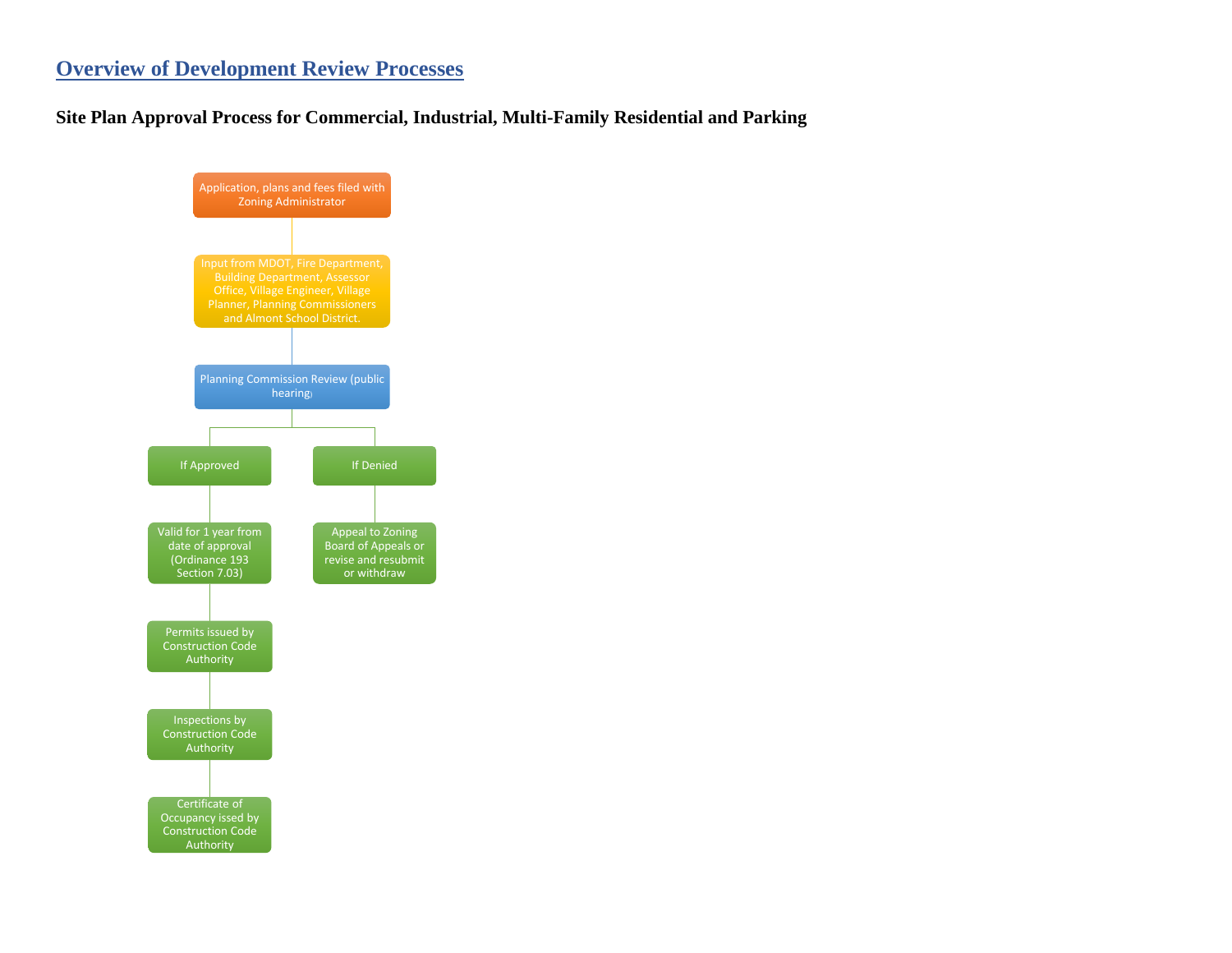#### **Submitting Rezoning Request**

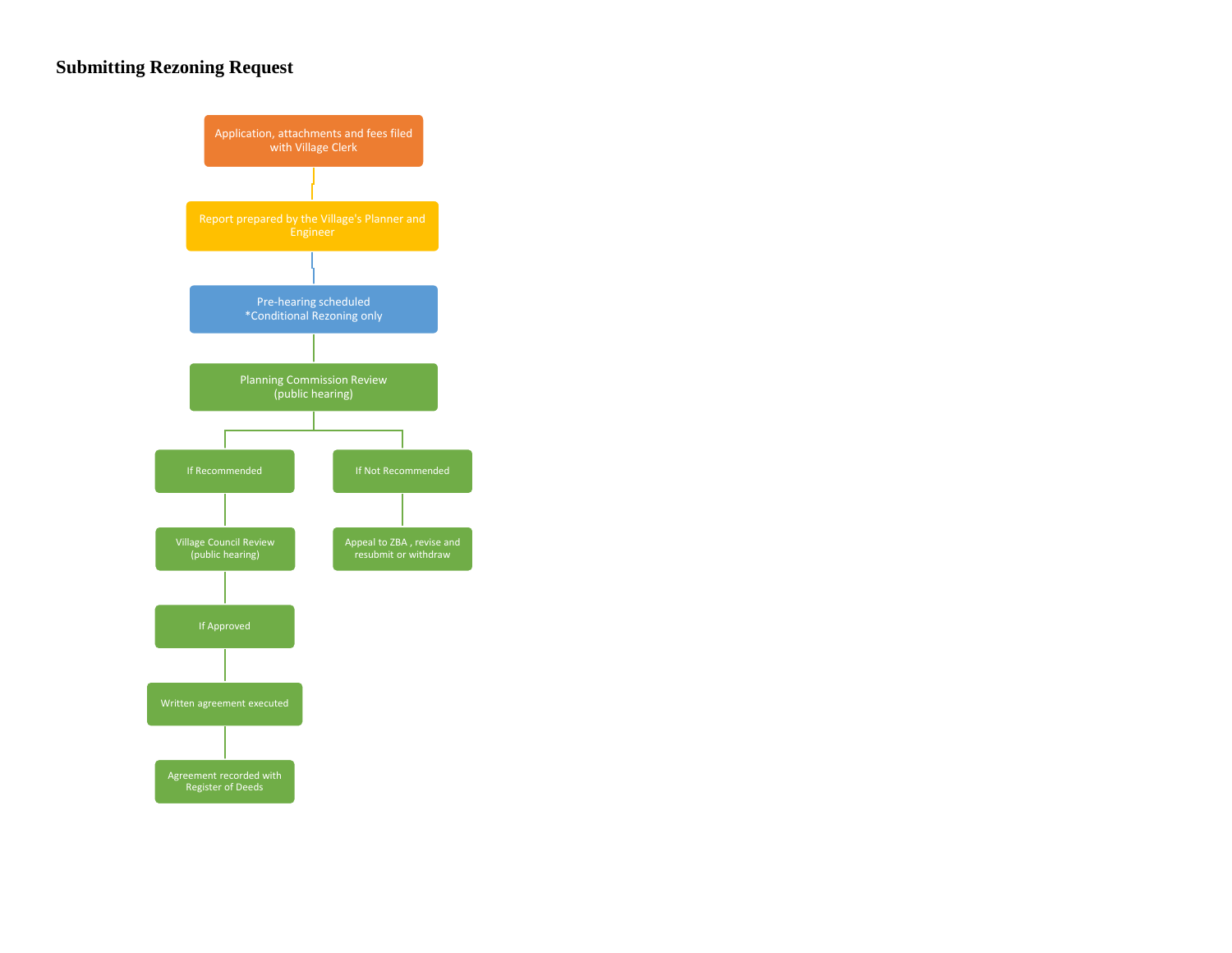## **If Variance is Required**



#### **Special Land Use**

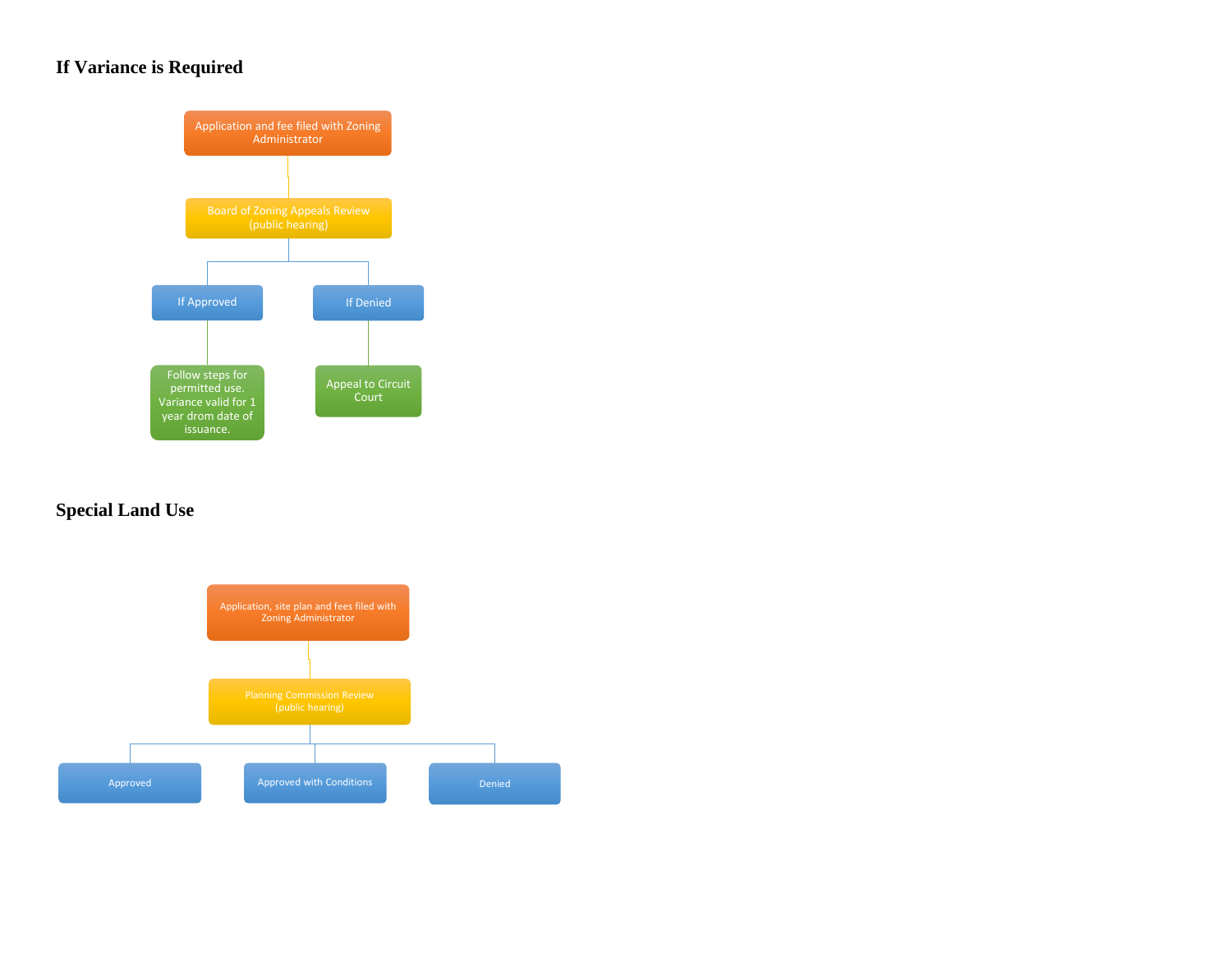### **Village of Almont General Contact Information**

**Website:** www.almontmichigan.gov **Address:** 817 N. Main Street, Almont, MI 48003 **Phone Number:** 810-798-8528 **Hours of Operation:** Monday-Wednesday 7:00am-5:00pm, Thursday 8:00am-6:00pm

# **Key Points of Contact**

The following table lists the contact information of persons involved in the development review process as well as their primary responsibilities.

| <b>Department</b>                 | <b>Key Contact</b>     | <b>Title</b>                          | Telephone #  | <b>Email Address</b>                 | <b>Primary</b><br><b>Responsibilities</b>                                                          |
|-----------------------------------|------------------------|---------------------------------------|--------------|--------------------------------------|----------------------------------------------------------------------------------------------------|
| Village Municipal Staff           | Kimberly Keesler       | Clerk                                 | 810-798-8528 | kkeesler@almontvillage.org           | Zoning and site plan<br>applications and fees                                                      |
| Village Municipal Staff           | <b>Michael Connors</b> | Village Manager                       | 810-798-8528 | Mconnors@almontvillage.org           | Zoning compliance, zoning<br>and site plan applications,<br>water and sewer, business<br>licenses. |
| Downtown<br>Development Authority | Kimberly Schall        | Director                              | 810-798-8125 | kschall@almontdda.com                | Economic development<br>assistance/site selection                                                  |
| Department of Public<br>Works     | <b>Bryan Treat</b>     | Supervisor                            | 810-798-8528 | bryandpw@yahoo.com                   | Water and sewer                                                                                    |
| <b>Building Department</b>        | Nikki Welch            | <b>Construction Code</b><br>Authority | 810-667-0420 | nwelch@constructioncodeauthority.com | Zoning and building<br>permits, rental licenses,<br>inspections                                    |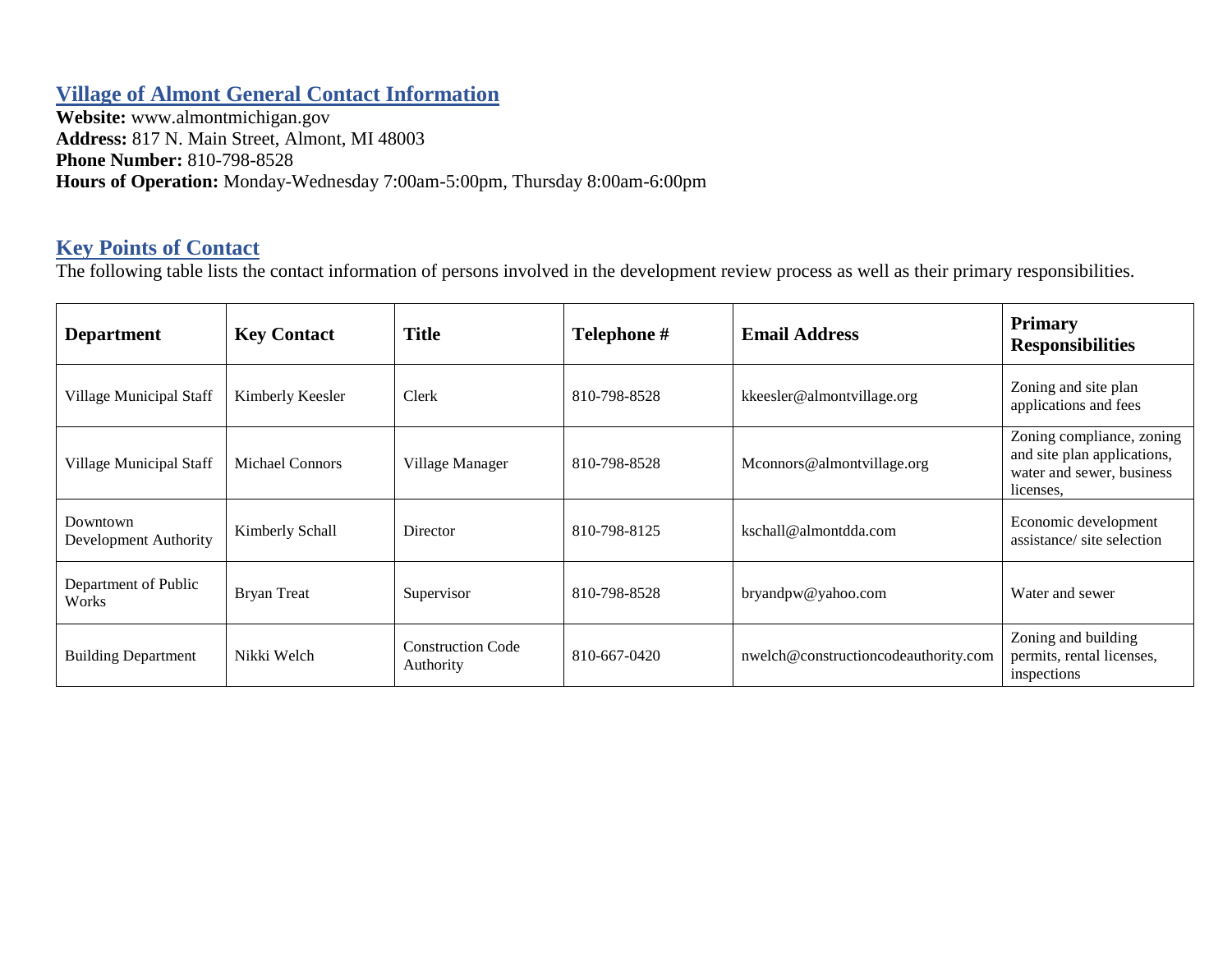#### **Approval Authorities**

The following table details the reviewing body has the ultimate decision-making power for each of the listed development review processes.

|                                    | <b>Planning</b><br><b>Commission</b><br>Approval | <b>Village Council</b><br><b>Approval</b> | <b>Zoning Board of</b><br><b>Appeals</b> | Administrative<br><b>Approval</b> | <b>Construction Code</b><br><b>Authority</b> |
|------------------------------------|--------------------------------------------------|-------------------------------------------|------------------------------------------|-----------------------------------|----------------------------------------------|
| <b>Rezoning</b>                    |                                                  | X                                         |                                          |                                   |                                              |
| <b>Planned Unit Development</b>    | X                                                |                                           |                                          |                                   |                                              |
| <b>Special Land Use</b>            | X                                                |                                           |                                          |                                   |                                              |
| <b>Site Plan</b>                   | X                                                |                                           |                                          |                                   |                                              |
| <b>Zoning Compliance</b>           |                                                  |                                           |                                          | X                                 |                                              |
| <b>Variances</b>                   |                                                  |                                           | X                                        |                                   |                                              |
| <b>Permits</b>                     |                                                  |                                           |                                          |                                   | X                                            |
| <b>Building/Rental Inspections</b> |                                                  |                                           |                                          |                                   | $\mathbf{v}$<br>Δ                            |

#### **Boards & Commissions Meetings**

Below are the meeting schedules for each of the boards and commissions involved with development review processes.

#### **Planning Commission**

Meets first Thursday of the month, 7:30pm at the Village Municipal Offices (817 N. Main Street Almont, MI 48003)

#### **Zoning Board of Appeals**

Meets second Thursday of the month as needed, 7:00pm at the Village Municipal Offices (817 N. Main Street Almont, MI 48003)

#### **Village Council**

Meets first and third Tuesday of the month, 7:30pm at the Village Municipal Offices (817 N. Main Street Almont, MI 48003)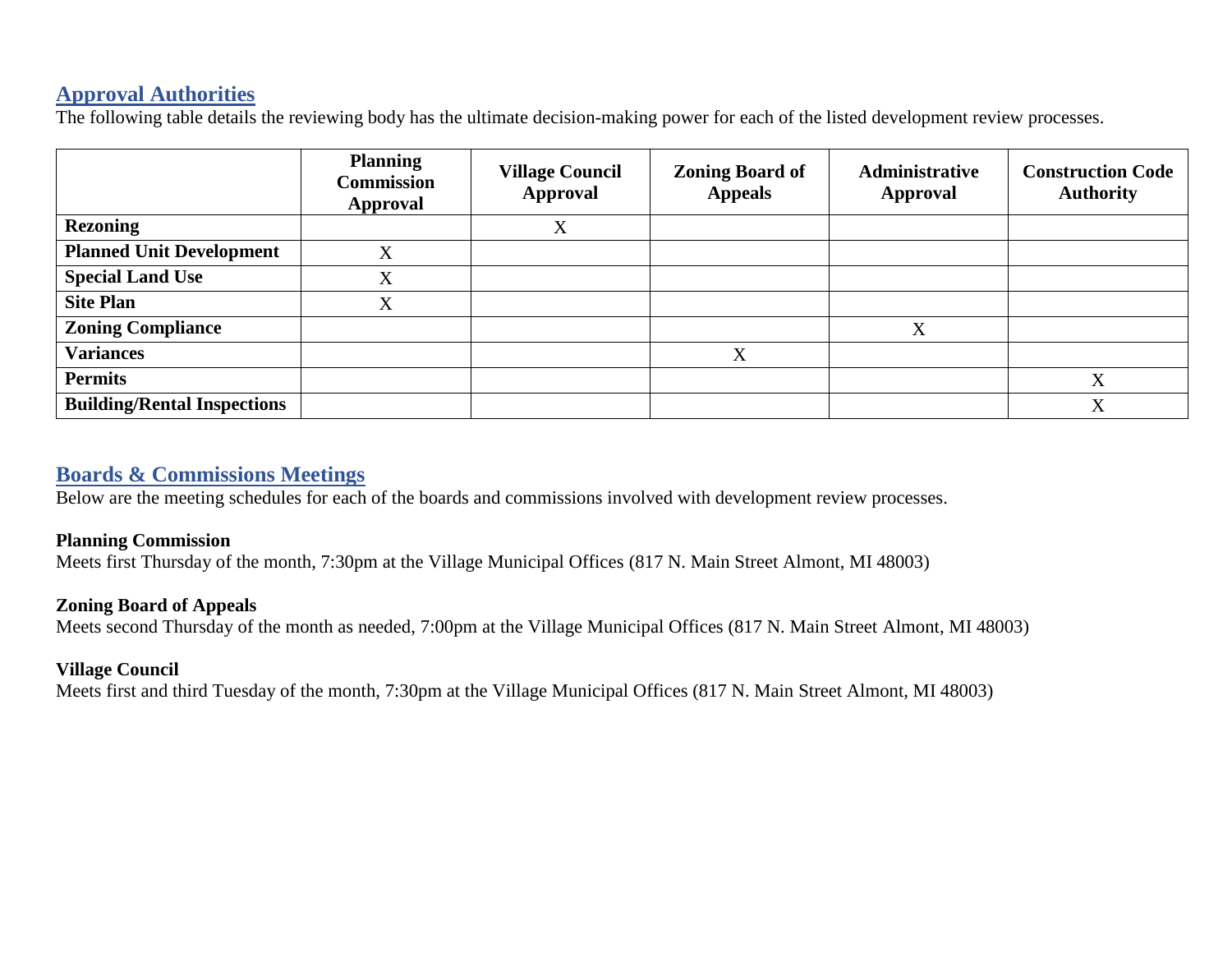#### **Planning & Zoning- Useful Website Links**

Below you will find planning and zoning documents and links to other useful information.

#### **The Village's Zoning Ordinance (Ordinance 193):**

[https://almontvillagemi.documents-on-demand.com/Document/c5f9359d-05c2-e511-8980-001fbc00ed84/Ordinance%20193%20-](https://almontvillagemi.documents-on-demand.com/Document/c5f9359d-05c2-e511-8980-001fbc00ed84/Ordinance%20193%20-%20Zoning%20Ordinance%20Amendment.pdf) [%20Zoning%20Ordinance%20Amendment.pdf](https://almontvillagemi.documents-on-demand.com/Document/c5f9359d-05c2-e511-8980-001fbc00ed84/Ordinance%20193%20-%20Zoning%20Ordinance%20Amendment.pdf)

#### **Zoning Map of the Village:**

<https://www.almontmichigan.gov/1/324/files/ZoningMap.pdf>

#### **Zoning Table of Uses (Ordinance 193, Section 9.07)**

[https://almontvillagemi.documents-on-demand.com/Document/c5f9359d-05c2-e511-8980-001fbc00ed84/Ordinance%20193%20-](https://almontvillagemi.documents-on-demand.com/Document/c5f9359d-05c2-e511-8980-001fbc00ed84/Ordinance%20193%20-%20Zoning%20Ordinance%20Amendment.pdf) [%20Zoning%20Ordinance%20Amendment.pdf](https://almontvillagemi.documents-on-demand.com/Document/c5f9359d-05c2-e511-8980-001fbc00ed84/Ordinance%20193%20-%20Zoning%20Ordinance%20Amendment.pdf)

#### **Almont Township and Village of Almont Joint Master Plan:**

[https://www.almontmichigan.gov/1/324/files/CompleteMasterPlanDraft080613\\_opt.pdf](https://www.almontmichigan.gov/1/324/files/CompleteMasterPlanDraft080613_opt.pdf)

#### **Schedule of Fees:**

 $\Box$ 

| <b>GENERAL MUNICIPAL FEE SCHEDULE</b>          |                                                    |  |  |
|------------------------------------------------|----------------------------------------------------|--|--|
| <b>Notary Services</b>                         | No charge for residents - \$5.00 for non-residents |  |  |
| NSF Fee (For Bounced Payment Checks)           | \$30.00 per check                                  |  |  |
| <b>Refuse Collection Fee</b>                   | \$152.98 per annum                                 |  |  |
| Drakeshire Subdivision Lighting                | Cost of lights as well as a 5% administrative fee  |  |  |
|                                                |                                                    |  |  |
| Garage Sale Permit (Supports Homecoming)       | \$10.00 per Participating Address                  |  |  |
|                                                |                                                    |  |  |
| Pavilion Rental (Resident of Village/Township) | \$50.00 for One Day + \$50 Deposit                 |  |  |
| Pavilion Rental (Non-Resident)                 | \$100.00 for One Day + \$50 Deposit                |  |  |
|                                                |                                                    |  |  |
| Police Report                                  | \$5.00 Minimum per Report                          |  |  |
| <b>PBT Test</b>                                | \$10.00                                            |  |  |
| Vehicle Release Fee                            | \$15.00                                            |  |  |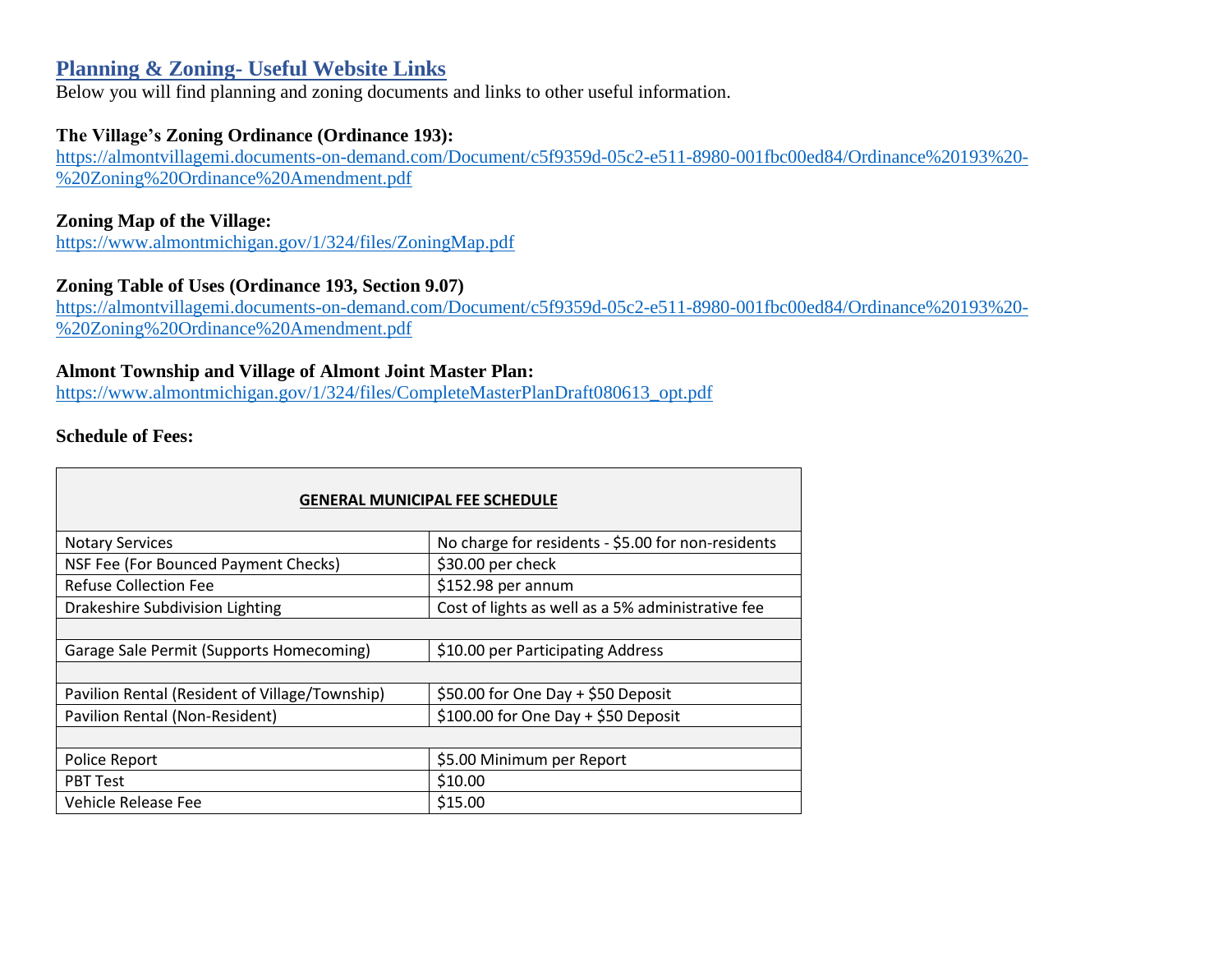#### **FIBER OPTIC INFRASTRUCTURE FEE SCHEDULE**

| Connection Fee (Per Parcel)        | \$2,000                                       |
|------------------------------------|-----------------------------------------------|
| Inspection Fee (Per Connection)    | Costs Incurred                                |
| Maintenance Fee                    | As Established by Resolution (Currently None) |
| Delinguent Maintenance Fee Penalty | 10% as Provided by Village Ordinance          |

# **ORDINANCE ENFORCEMENT FEE SCHEDULE** Weed/Grass Removal **business STEP 1250** Administrative Fee and Costs Incurred Nuisance/Blight Removal \$50 Administrative Fee and Costs Incurred Hazardous Materials Removal \$50 Administrative Fee and Costs Incurred Annual Junk Yard License  $\frac{1}{50}$  S50 Annual Fee Rental Inspection – First Inspection **Refer to CCA Schedule** Rental Inspection – Re-Inspection  $\vert$  Refer to CCA Schedule Property Maintenance Code – Administrative Fee  $\frac{1}{575}$  per Citation Issued Construction Board of Appeals Hearing \$850 per Meeting **Note:** All expenses incurred for the removal of weeds or grass will be calculated by either using the total charge for a vendor to do the work or by using a minimum of one hour of labor/equipment charges for DPW employees if the work is done by the Village. **PLANNING, ZONING, AND ECONOMIC DEVELOPMENT FEE SCHEDULE** ZBA – Single Family Res. Variance Request | \$100 Application Fee and \$150 Escrow Deposit ZBA – Non-Single Family Res. Variance Request \$200 Application Fee and \$300 Escrow Deposit  $ZBA - Temporary Use Application/Request$   $\frac{1}{2}$  \$400 Application Fee and \$500 Escrow Deposit ZBA – Violation Hearing Theory of the S500 Violation Charge ZBA – Administrative Appeal \$100 Application Fee and \$150 Escrow Deposit ZBA – Text/Map Interpretation  $\vert$ \$100 Application Fee and \$150 Escrow Deposit

| Site Plan Review                              | \$200 Application Fee and \$1,250 Escrow Deposit |
|-----------------------------------------------|--------------------------------------------------|
| Site Plan Review (Amendment to Existing Plan) | S200 Application Fee and \$500 Escrow Deposit    |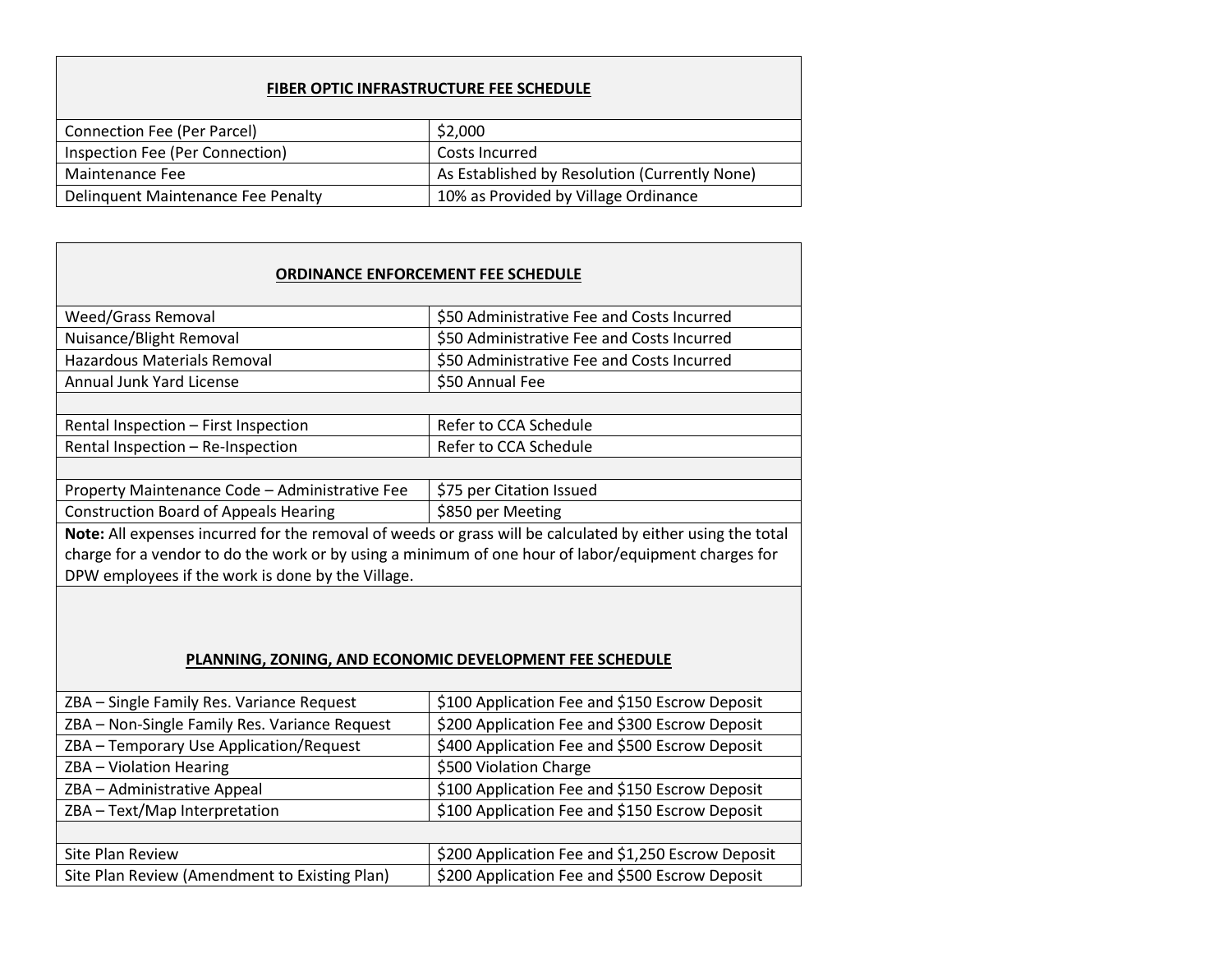| \$350 Application Fee and \$1,250 Escrow Deposit<br><b>Special Land Use Request</b>                          |                                                  |  |  |
|--------------------------------------------------------------------------------------------------------------|--------------------------------------------------|--|--|
| Subdivision/Condominium - Tentative Plat/Plan                                                                | \$350 Application Fee and \$2,000 Escrow Deposit |  |  |
| Subdivision/Condominium - Final Prelim. Plat/Plan                                                            | \$350 Application Fee and \$2,000 Escrow Deposit |  |  |
| Subdivision/Condominium - Final Plat/Plan                                                                    | \$250 Application Fee and \$2,000 Escrow Deposit |  |  |
| Subdivision/Condominium - Amend Existing Plan<br>\$250 Application Fee and \$1,000 Escrow Deposit            |                                                  |  |  |
| Petition to Change Zoning Map or Ordinance Text                                                              | \$150 Application Fee and \$200 Escrow Deposit   |  |  |
| Right of Way Application Fee                                                                                 | \$50                                             |  |  |
|                                                                                                              |                                                  |  |  |
| Zoning Compliance Permit                                                                                     | Refer to CCA Schedule                            |  |  |
| Sign Review/Permit (New Sign)                                                                                | Refer to CCA Schedule                            |  |  |
| Sign Review/Permit (Substantial Alteration)                                                                  | Refer to CCA Schedule                            |  |  |
| Temporary Sign Review/Permit<br>Refer to CCA Schedule                                                        |                                                  |  |  |
| <b>Special Requests/Reviews</b><br>Costs Incurred and Admin. Fee of 5% of Total Costs                        |                                                  |  |  |
| After-the-Fact Surcharge<br>\$100 If Work Intentionally Started Without Permit                               |                                                  |  |  |
|                                                                                                              |                                                  |  |  |
| Parcel Combination Application/Permit                                                                        | \$25                                             |  |  |
| Parcel Split Application/Permit                                                                              | \$25                                             |  |  |
| <b>Zoning Compliance Letters</b><br>\$15 Per Parcel                                                          |                                                  |  |  |
|                                                                                                              |                                                  |  |  |
| Industrial Facilities Tax (Initial Application Fee)                                                          | \$500 for Each New Application                   |  |  |
|                                                                                                              |                                                  |  |  |
| Note: All escrow deposits are used to pay for professional services from a planner and/or engineer           |                                                  |  |  |
| selected by the Village. Unused funds would be returned following the final disposition of an issue.         |                                                  |  |  |
| Note: All submissions to the Village are subject to additional charges and all costs incurred by the Village |                                                  |  |  |
| must be paid in full (including any costs incurred beyond any established escrow amount).                    |                                                  |  |  |
| Note: Fees would not apply for petitions to change the zoning ordinance and/or map if initiated by the       |                                                  |  |  |
| Village of Almont.                                                                                           |                                                  |  |  |

|  | WATER AND SEWER SYSTEM FEE SCHEDULE (EFFECTIVE JULY 1, 2018) |  |
|--|--------------------------------------------------------------|--|
|--|--------------------------------------------------------------|--|

| Fixed Charge - Water Service (3/4" Meter) | \$51.90 per quarter  |
|-------------------------------------------|----------------------|
| Fixed Charge - Water Service (1.0" Meter) | \$72.67 per quarter  |
| Fixed Charge - Water Service (1.5" Meter) | \$129.76 per quarter |
| Fixed Charge - Water Service (2.0" Meter) | \$212.81 per quarter |
| Fixed Charge - Water Service (3.0" Meter) | \$441.19 per quarter |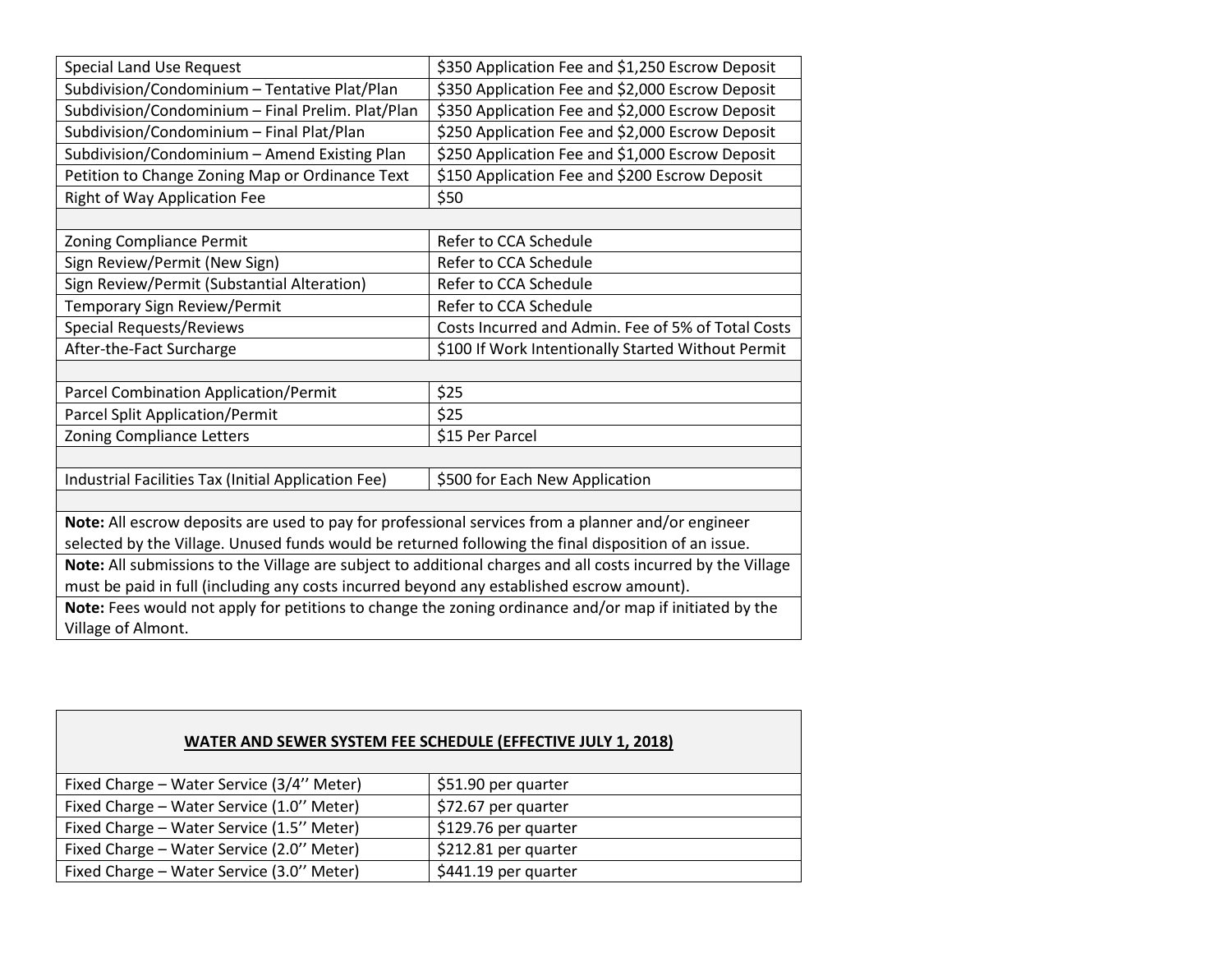| Fixed Charge - Water Service (4.0" Meter)     | \$773.38 per quarter                             |  |
|-----------------------------------------------|--------------------------------------------------|--|
| Fixed Charge - Water Service (6.0" Meter)     | \$1,686.90 per quarter                           |  |
| Fixed Charge - Sewer Service (3/4" Meter)     | \$61.05 per quarter                              |  |
| Fixed Charge - Sewer Service (1.0" Meter)     | \$97.68 per quarter                              |  |
| Fixed Charge - Sewer Service (1.5" Meter)     | \$198.41 per quarter                             |  |
| Fixed Charge - Sewer Service (2.0" Meter)     | \$344.93 per quarter                             |  |
| Fixed Charge - Sewer Service (3.0" Meter)     | \$747.86 per quarter                             |  |
| Fixed Charge - Sewer Service (4.0" Meter)     | \$1,333.94 per quarter                           |  |
| Fixed Charge - Sewer Service (6.0" Meter)     | \$2,945.66 per quarter                           |  |
| Consumption Charge - Water Service            | \$5.73 per 1,000 gallons                         |  |
| Consumption Charge - Sewer Service            | \$9.08 per 1,000 gallons                         |  |
| Consumption Charge - SSO                      | \$2.35 per 1,000 gallons                         |  |
|                                               |                                                  |  |
| Water Connection Fee (3/4")                   | \$1,500 (Indirect) or \$1,800 (Direct)           |  |
| Water Connection Fee (1")                     | \$2,100 (Indirect) or \$2,400 (Direct)           |  |
| Water Connection Fee (1 1/2")                 | \$2,700 (Indirect) or \$3,000 (Direct)           |  |
| Water Connection Fee (2")                     | \$3,250 (Indirect) or \$3,550 (Direct)           |  |
| Water Connection Fee (4")                     | \$3,750 (Indirect) or \$4,050 (Direct)           |  |
| Water Connection Fee (6")                     | \$4,000 (Indirect) or \$4,300 (Direct)           |  |
| Water Connection Fee (8")                     | \$4,500 (Indirect) or \$4,800 (Direct)           |  |
| Water Connection Fee (12")                    | \$5,000 (Indirect) or \$5,300 (Direct)           |  |
|                                               |                                                  |  |
| Sewer Connection Fee (4")                     | \$1,750 (Indirect) or \$2,000 (Direct)           |  |
| Sewer Connection Fee (6")                     | \$2,250 (Indirect) or \$2,500 (Direct)           |  |
| Sewer Connection Fee (8")                     | \$2,750 (Indirect) or \$3,000 (Direct)           |  |
|                                               |                                                  |  |
| Water Turn-Off Charge                         | \$25.00                                          |  |
| Water Turn-On Charge                          | \$25.00                                          |  |
| Service Fee for Water Shut Off Administration | \$50.00                                          |  |
| Meter & Equipment                             | Cost of Meter and Equipment (Varies by Size)     |  |
| <b>Construction Water Use Fee</b>             | As Established by Resolution (Currently None)    |  |
| <b>Outside Irrigation Meters</b>              | Cost of Meter/Equipment; \$14.24 quarterly fixed |  |
|                                               | charge and consumption charge as listed above    |  |
|                                               |                                                  |  |
| DPW Utility Inspection                        | \$50.00 per Inspection                           |  |
| DPW Utility Re-Inspection                     | \$25.00 per Inspection                           |  |
| Fire Hydrant Maintenance (Privately Owned)    | \$250.00 Annually                                |  |
| <b>Utility Repairs</b>                        |                                                  |  |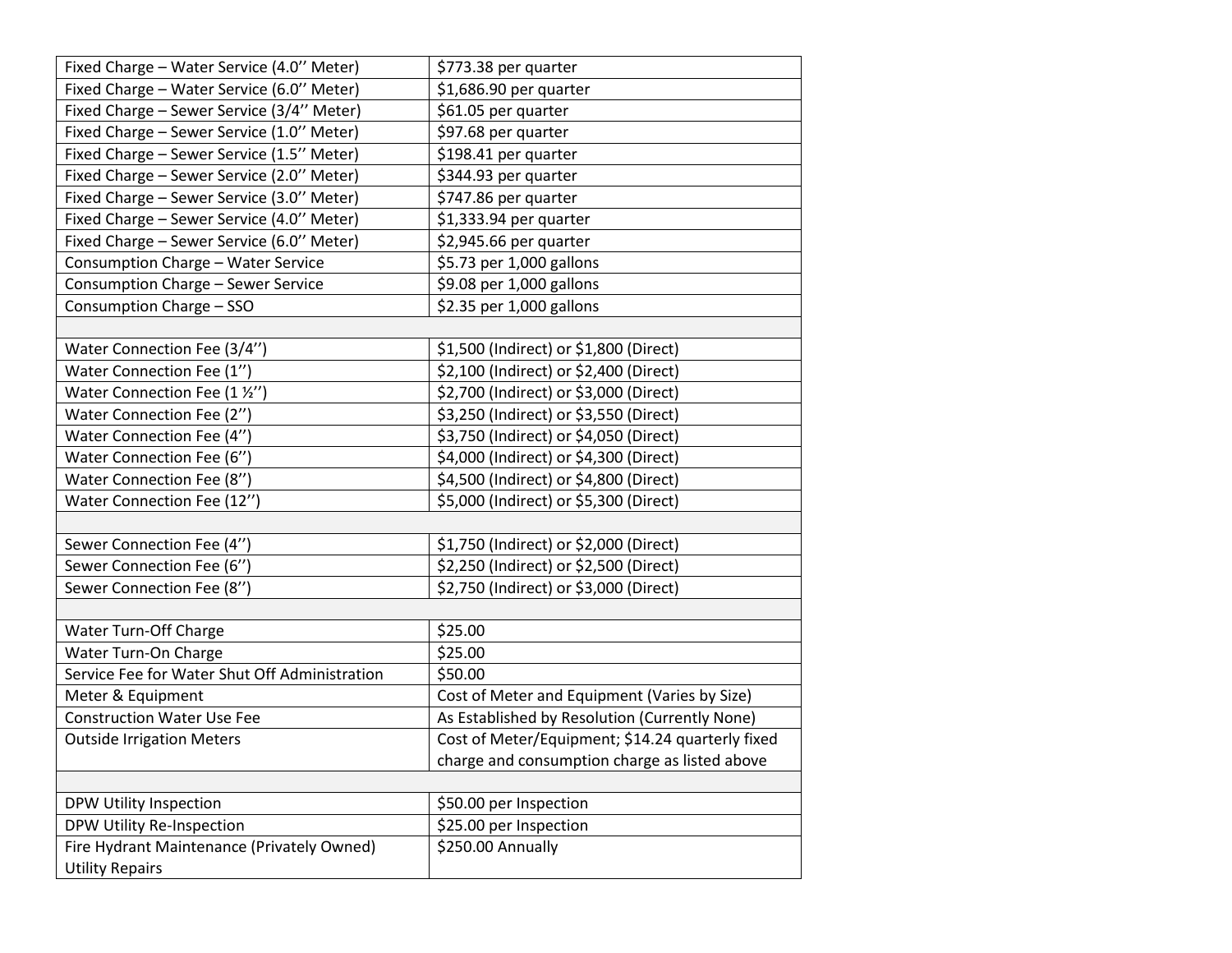|                                         | Cost of Labor, Fringe Benefits, Materials &      |
|-----------------------------------------|--------------------------------------------------|
|                                         | Equipment used + 20% Service Fee                 |
| DPW (Non-Emergency) After Hours Fee     | Cost of Labor, Fringe Benefits, Materials &      |
|                                         | Equipment used + 20% Service Fee                 |
|                                         |                                                  |
| <b>Water Hauling</b>                    | \$35.60 per 1,000 gallons + \$225 Non-refundable |
|                                         | Deposit                                          |
|                                         |                                                  |
| Late Payment Penalty                    | 10% as Provided by Village Ordinance             |
| Missed Appointment (Inconvenience Fee)  | \$25.00                                          |
| Assessment of Delinquent Bills to Taxes | \$50.00 per account per tax year                 |
|                                         |                                                  |
|                                         |                                                  |

**Note:** Inspection Fees; Connection Fees; and Tap-In Fees shall apply on a per unit basis for apartment complexes; mobile home parks; condominium complexes or other multi-use buildings.

**Note:** Indirect Connection Fees Apply to Structures Connecting to Infrastructure Funded by a Developer Whereas Direct Connection Fees Apply to Structures Connecting to Infrastructure Funded by the Village **Note:** Flat rate fees can be stopped by a property owner requesting that the water meter be pulled. A \$100 charge applies for each meter pulled and a \$100 charge applies for each meter re-installed.

#### **WATER AND SEWER SYSTEM DEBT SERVICE SCHEDULE (EFFECTIVE JULY 1, 2018)**

| Debt Service Charge (3/4")<br>\$27.73 per quarter                                                      |  |  |  |
|--------------------------------------------------------------------------------------------------------|--|--|--|
| Debt Service Charge (1")<br>\$38.82 per quarter                                                        |  |  |  |
| Debt Service Charge (1.50")<br>\$69.33 per quarter                                                     |  |  |  |
| Debt Service Charge (2")<br>\$113.70 per quarter                                                       |  |  |  |
| Debt Service Charge (3")<br>\$235.71 per quarter                                                       |  |  |  |
| Debt Service Charge (4")<br>\$413.19 per quarter                                                       |  |  |  |
| \$901.25 per quarter<br>Debt Service Charge (6")                                                       |  |  |  |
| Note: Debt service charges are charged to Township residents/entities that receive Village water/sewer |  |  |  |
| service to pay for those water/sewer system improvements that are funded through Village millages.     |  |  |  |
| These charges are based on the size of the meter servicing such accounts.                              |  |  |  |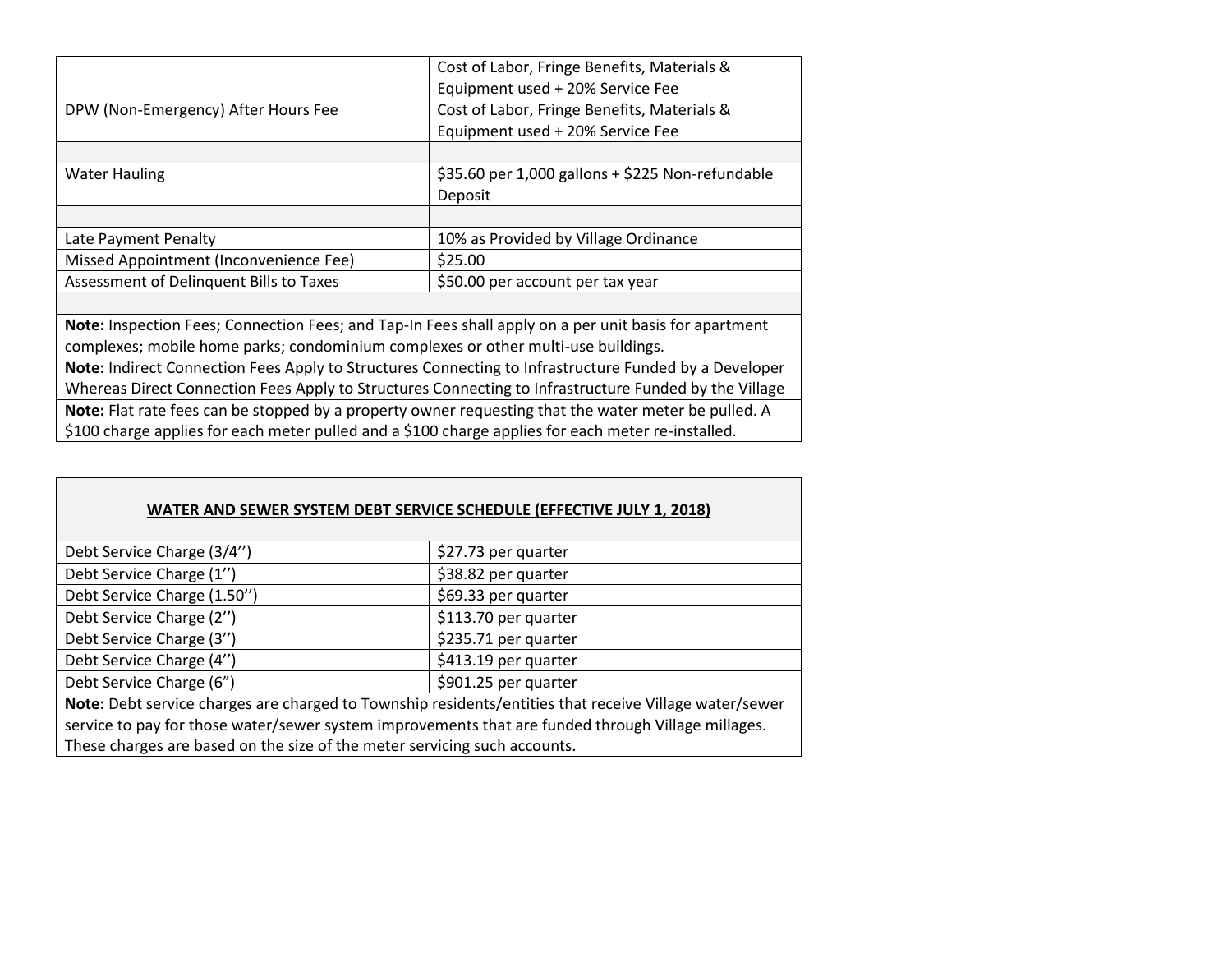#### **GRANT ADMINISTRATION FEE SCHEDULE**

MSHDA Rental Rehab Grant Applications **\$500 application fee, \$1,000 escrow deposit Note:** The \$1,000 escrow deposit may be returned upon successful completion of the application process. The deposit will otherwise be applied toward administration, public hearing notices, and other costs incurred by the Village for the fulfillment of grant obligations.

Please note all building department services are contracted with Construction Code Authority. Please refer to CCA schedule for rental and building inspection fees and zoning administrative service fees.

#### **Construction Code Authority- Building Department Services Information:**

[http://www.constructioncodeauthority.com](http://www.constructioncodeauthority.com/)

Building Permits and Inspections are issued by CCA. We strongly encourage you to refer to their website for current and/or additional information.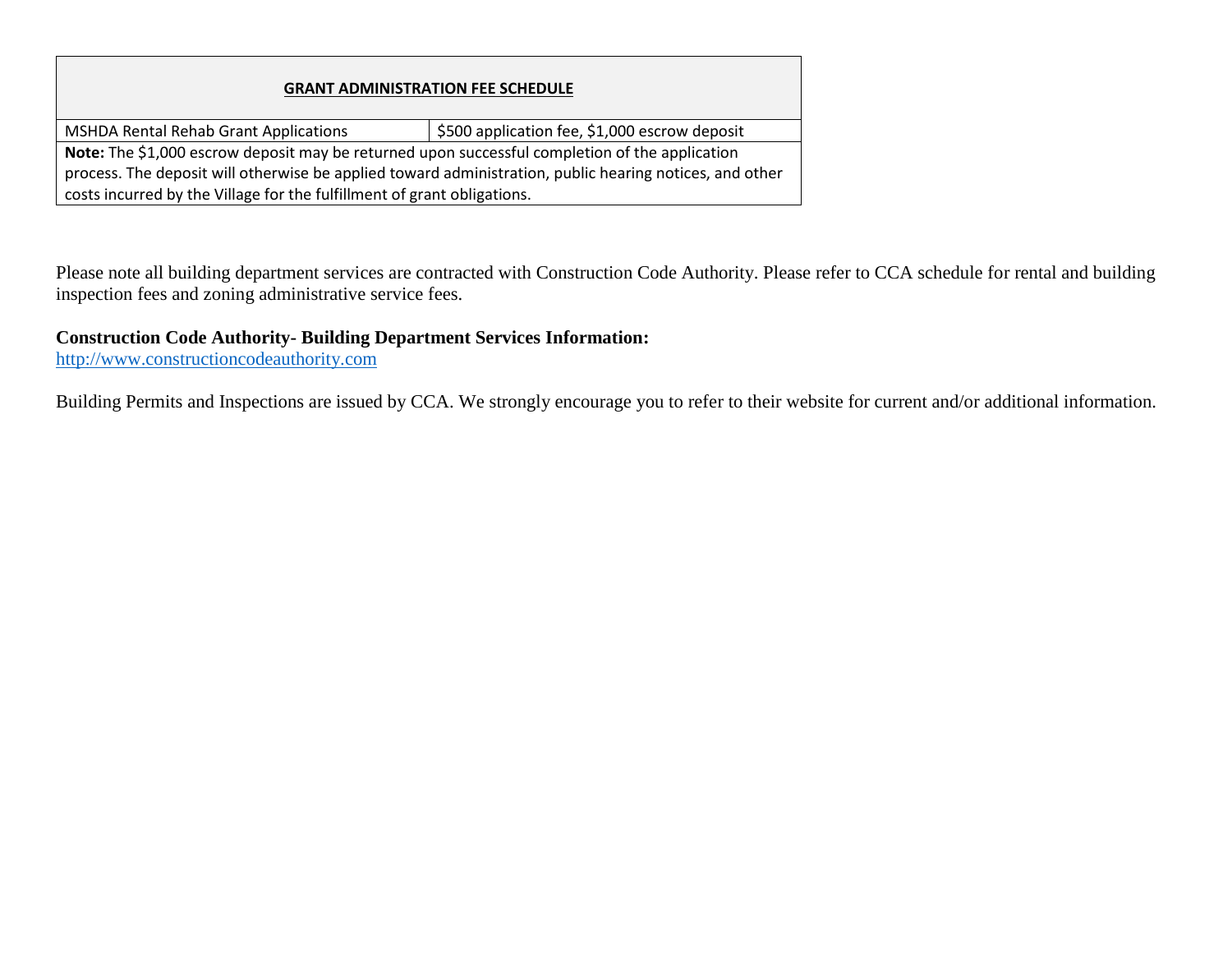#### **Review Processes**

Below you will find an explanation of each review process including steps, policies and other relevant information.

#### **Special Land Use Process**

- 1. Application, site plans and fees filed with the Zoning Administrator Mr. Connors at the Village Municipal Offices
	- a. Site Plan Application can be found at the end of the guide
	- b. Site plan submission requirements can be found in the Village of Almont Zoning Ordinance (Ordinance 193 Section 7.02): [https://almontvillagemi.documents-on-demand.com/Document/c5f9359d-05c2-e511-8980-001fbc00ed84/Ordinance%20193%20-](https://almontvillagemi.documents-on-demand.com/Document/c5f9359d-05c2-e511-8980-001fbc00ed84/Ordinance%20193%20-%20Zoning%20Ordinance%20Amendment.pdf) [%20Zoning%20Ordinance%20Amendment.pdf](https://almontvillagemi.documents-on-demand.com/Document/c5f9359d-05c2-e511-8980-001fbc00ed84/Ordinance%20193%20-%20Zoning%20Ordinance%20Amendment.pdf)
	- c. Please refer to the Planning, Zoning & Economic Development section of the Village's Fee Schedule listed above applicable fees.
- 2. Notice of public hearing sent to all property owners that are within 300 feet of the property and published in a newspaper of general circulation. All notices shall be done no less than 15 days before the Planning Commission Meeting.
- 3. Application reviewed by the Planning Commission and either approved, approved with conditions or denied
	- a. Review standards can be found in the Village of Almont Zoning Ordinance (Ordinance 193 Section 8.02), Decision process (Section 8.03), and Conditions (Section 8.04): [https://almontvillagemi.documents-on-demand.com/Document/c5f9359d-05c2-e511-8980-](https://almontvillagemi.documents-on-demand.com/Document/c5f9359d-05c2-e511-8980-001fbc00ed84/Ordinance%20193%20-%20Zoning%20Ordinance%20Amendment.pdf) [001fbc00ed84/Ordinance%20193%20-%20Zoning%20Ordinance%20Amendment.pdf](https://almontvillagemi.documents-on-demand.com/Document/c5f9359d-05c2-e511-8980-001fbc00ed84/Ordinance%20193%20-%20Zoning%20Ordinance%20Amendment.pdf)

#### **Variance Request Process**

- 1. Application and fees filed with the Zoning Administrator, Mr. Connors at the Village Municipal Offices
	- a. Variance Request Application can be found at: <https://www.almontmichigan.gov/1/324/files/doc01900720120821134846.pdf>
	- b. Please refer to the Planning, Zoning & Economic Development section of the Village's Fee Schedule listed above applicable fees.
- 2. Notice of public hearing sent to all property owners that are within 300 feet of the property and published in a newspaper of general circulation. All notices shall be done no less than 15 days before the Zoning Board of Appeals Meeting.
- 3. Application reviewed by the Zoning Board of Appeals and either approved or denied.
	- a. If approved, variance shall be valid for 1 year from date of approval. If commencement of use does not occur within 1 year of the ZBA decision the approval shall expire.
	- b. If denied, applicant may file an appeal with the circuit court.

#### **Rezoning Request Process**

- 1. Application and fees filed with the Zoning Administrator, Mr. Connors at the Village Municipal Offices.
	- a. Rezoning Application can be found at the end of the guide
	- b. Please refer to the Planning, Zoning & Economic Development section of the Village's Fee Schedule listed above applicable fees.
- 2. (For conditional rezoning only) Pre-hearing scheduled between applicant and Planning Commission
- 3. Notice of public hearing sent to all property owners that are within 300 feet of the property and published in a newspaper of general circulation. All notices shall be done no less than 15 days before the Planning Commission Meeting.
- 4. Application reviewed by the Planning Commission and recommendation prepared for Village Council.
- 5. Recommendation provided to Village Council for their approval or denial (public hearing).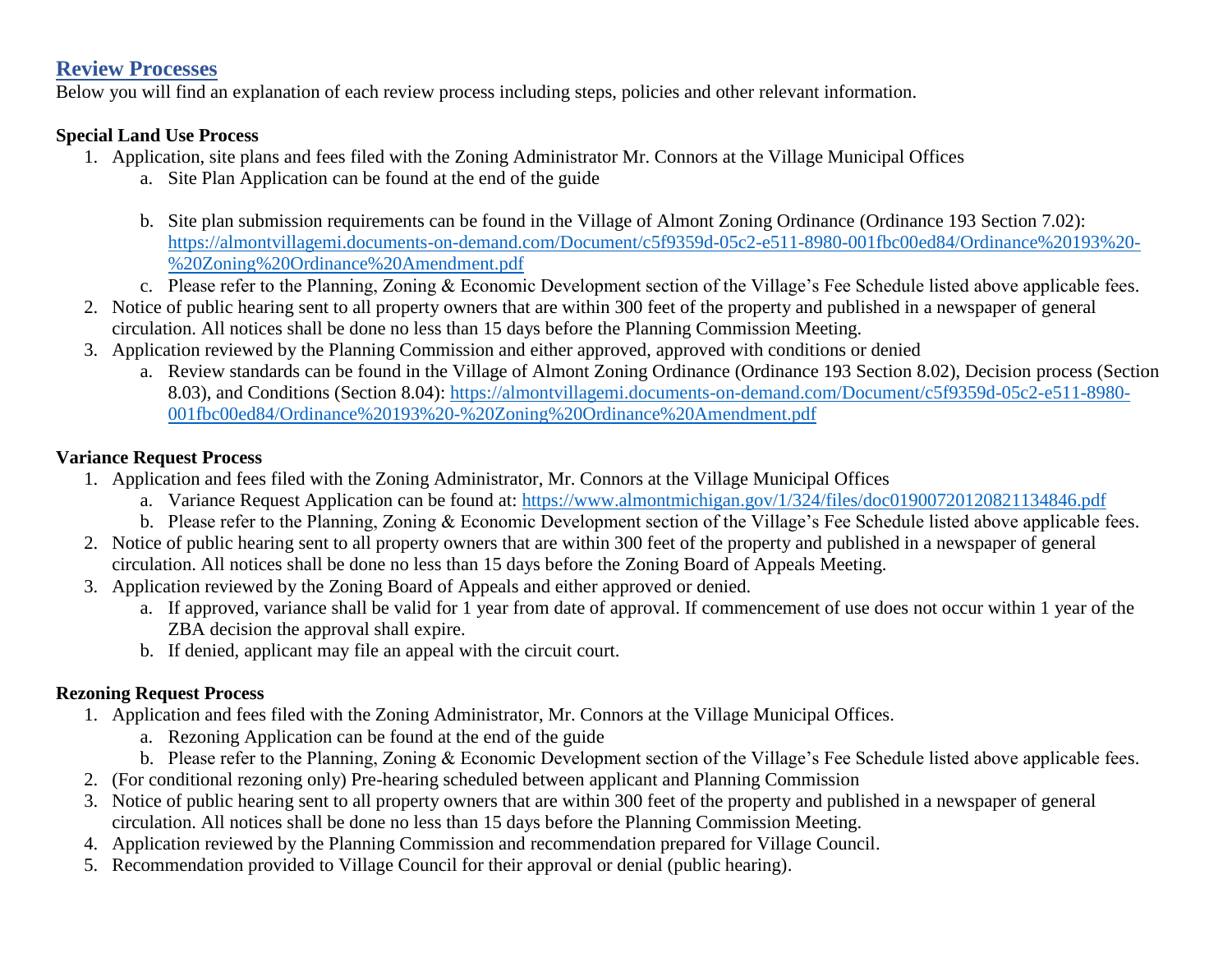6. If approved, written rezoning agreement executed by Village Council and reviewed by the Village Attorney for legal sufficiency. Agreement shall be recorded with the Lapeer County Register of Deeds and receipt of it being recorded shall be provided to Village Council.

#### **Site Plan Application Process for Properties Zoned Commercial, Multiple-Family Residential, Industrial and Parking**

- 1. Application, site plans and fees filed with the Zoning Administrator Mr. Connors at the Village Municipal Offices.
	- a. Site Plan Application can be found at:
	- b. Site plan submission requirements can be found in the Village of Almont Zoning Ordinance (Ordinance 193 Section 7.02), Site plan Planning Standards (Section 7.01), Condominium Approval (Section 7.04), Architectural Standards (7.05): [https://almontvillagemi.documents-on-demand.com/Document/c5f9359d-05c2-e511-8980-001fbc00ed84/Ordinance%20193%20-](https://almontvillagemi.documents-on-demand.com/Document/c5f9359d-05c2-e511-8980-001fbc00ed84/Ordinance%20193%20-%20Zoning%20Ordinance%20Amendment.pdf) [%20Zoning%20Ordinance%20Amendment.pdf](https://almontvillagemi.documents-on-demand.com/Document/c5f9359d-05c2-e511-8980-001fbc00ed84/Ordinance%20193%20-%20Zoning%20Ordinance%20Amendment.pdf)
	- c. Please refer to the Planning, Zoning & Economic Development section of the Village's Fee Schedule listed above applicable fees.
- 2. Proposed site plan is sent to the following departments, agencies and consultants for input: MDOT (for sites located along M-53/Van Dyke), Fire Department, Building Department, Assessor Office, Village Engineer (as needed), Village Planner (as needed), Planning Commissioners and Almont School District.
- 3. Notice of public hearing sent to all property owners that are within 300 feet of the property and published in a newspaper of general circulation. All notices shall be done no less than 15 days before the Planning Commission Meeting.
- 4. Application reviewed by the Planning Commission and either approved, approved with conditions or denied
	- a. If approved, permits obtained through Construction Code Authority. Must pass building and final inspections by Construction Code Authority before Certificate of Occupancy issued.
		- i. Site plans are valid for 1 year from the date of approval. If physical improvement of the site is not in progress and diligently pursued to completion at the end of a year the approval shall be null and void unless renewed or extended by Planning Commission.
	- b. If denied, applicant may revise and resubmit, withdraw or appeal decision to the Village Zoning Board of Appeals.

#### **Building and Rental Inspections**

Inspections are scheduled directly with Construction Code Authority by leaving a voicemail on their answering machine at 810-664-0981or contacting their office at 810-667-0420. Inspector hours are listed on CCA's website under the Inspections Tab.

## **Building Permits**

All Commercial and Residential Building Permits are handled by Construction Code Authority. Applications and fee schedules for commercial and residential zoned property are posted on the CCA website under their respective tab. Additional permits or documentation may be required before obtaining Building Permits from the CCA. Please contact the CCA for verification. Please note permits are good for 6 months from the date of issuance provided one inspection has been done in a six month period.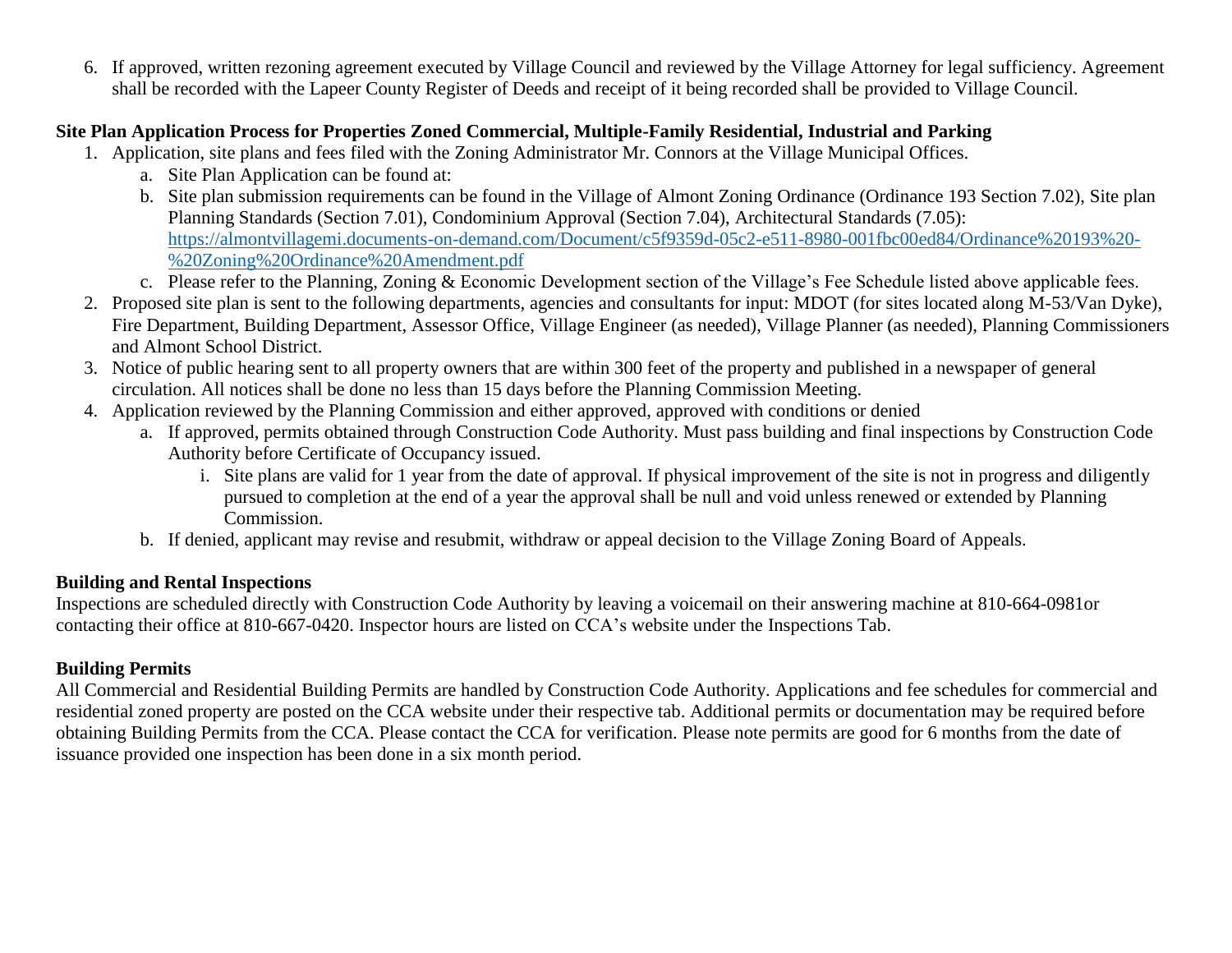Date:

|  | Application Number: |  |
|--|---------------------|--|
|  |                     |  |

| <b>Review Fee: \$</b> |  |
|-----------------------|--|
|                       |  |

#### **VILLAGE OF ALMONT** SITE PLAN REVIEW APPLICATION

PLEASE DIRECT ANY QUESTIONS TO THE ZONING ADMINISTRATOR AT (810) 798-8528

| <b>Applicant Information</b><br>Name: _________                                                                                                                                                                                                                                                                                                |  |                 |                                                                                                                                                                                                                                                                                                                                                                                                                                                                                                                                                                    |  |  |
|------------------------------------------------------------------------------------------------------------------------------------------------------------------------------------------------------------------------------------------------------------------------------------------------------------------------------------------------|--|-----------------|--------------------------------------------------------------------------------------------------------------------------------------------------------------------------------------------------------------------------------------------------------------------------------------------------------------------------------------------------------------------------------------------------------------------------------------------------------------------------------------------------------------------------------------------------------------------|--|--|
| Street Address: 1988                                                                                                                                                                                                                                                                                                                           |  |                 |                                                                                                                                                                                                                                                                                                                                                                                                                                                                                                                                                                    |  |  |
| City: <b>City:</b>                                                                                                                                                                                                                                                                                                                             |  |                 | Zip: Home Ph: Day Ph: National Philip State Philip State Philip State Philip State Philip State Philip State Philip State Philip State Philip State Philip State Philip State Philip State Philip State Philip State Philip St                                                                                                                                                                                                                                                                                                                                     |  |  |
| Property Owner (if different from applicant; if more than 1 list on separate sheet)                                                                                                                                                                                                                                                            |  |                 |                                                                                                                                                                                                                                                                                                                                                                                                                                                                                                                                                                    |  |  |
|                                                                                                                                                                                                                                                                                                                                                |  |                 |                                                                                                                                                                                                                                                                                                                                                                                                                                                                                                                                                                    |  |  |
|                                                                                                                                                                                                                                                                                                                                                |  |                 |                                                                                                                                                                                                                                                                                                                                                                                                                                                                                                                                                                    |  |  |
| Property for which site plan is requested                                                                                                                                                                                                                                                                                                      |  |                 |                                                                                                                                                                                                                                                                                                                                                                                                                                                                                                                                                                    |  |  |
|                                                                                                                                                                                                                                                                                                                                                |  |                 |                                                                                                                                                                                                                                                                                                                                                                                                                                                                                                                                                                    |  |  |
|                                                                                                                                                                                                                                                                                                                                                |  |                 |                                                                                                                                                                                                                                                                                                                                                                                                                                                                                                                                                                    |  |  |
|                                                                                                                                                                                                                                                                                                                                                |  |                 |                                                                                                                                                                                                                                                                                                                                                                                                                                                                                                                                                                    |  |  |
|                                                                                                                                                                                                                                                                                                                                                |  |                 |                                                                                                                                                                                                                                                                                                                                                                                                                                                                                                                                                                    |  |  |
| accessory to them<br>building or buildings accessory to them<br>Special Land Use<br>Substantial change in use or class of use<br>or similar facilities.<br>Attach the following to the application:<br>15 copies of a site plan of the proposed site (see site plan checklist)<br>A copy of the Site Plan Informational Requirements Checklist |  |                 | Construction of a new building other than a single or two-family residence or farm building or buildings<br>Construction of an addition to a of 1,000 S.F. to a building other than a single or two-family residence or farm<br>Construction, use or establishment of a parking or storage area or expansion of existing parking lots of one<br>thousand (1,000) square feet or more or ten (10%) percent over 12 months whichever is less.<br>The erection of, or addition to, any major utility service facilities, including towers, substations, pump stations |  |  |
|                                                                                                                                                                                                                                                                                                                                                |  |                 | A separate sheet explaining how the site plan will meet the standards for approval (see attached checklist).                                                                                                                                                                                                                                                                                                                                                                                                                                                       |  |  |
|                                                                                                                                                                                                                                                                                                                                                |  |                 |                                                                                                                                                                                                                                                                                                                                                                                                                                                                                                                                                                    |  |  |
| I hereby affirm that the above information is correct to the best of my knowledge.                                                                                                                                                                                                                                                             |  |                 |                                                                                                                                                                                                                                                                                                                                                                                                                                                                                                                                                                    |  |  |
| <b>Signature of Applicant</b>                                                                                                                                                                                                                                                                                                                  |  | Print/type name | Date                                                                                                                                                                                                                                                                                                                                                                                                                                                                                                                                                               |  |  |
| Signature of Property Owner<br>(if different from applicant)                                                                                                                                                                                                                                                                                   |  | Print/type name | Date                                                                                                                                                                                                                                                                                                                                                                                                                                                                                                                                                               |  |  |
| (See reverse)                                                                                                                                                                                                                                                                                                                                  |  |                 |                                                                                                                                                                                                                                                                                                                                                                                                                                                                                                                                                                    |  |  |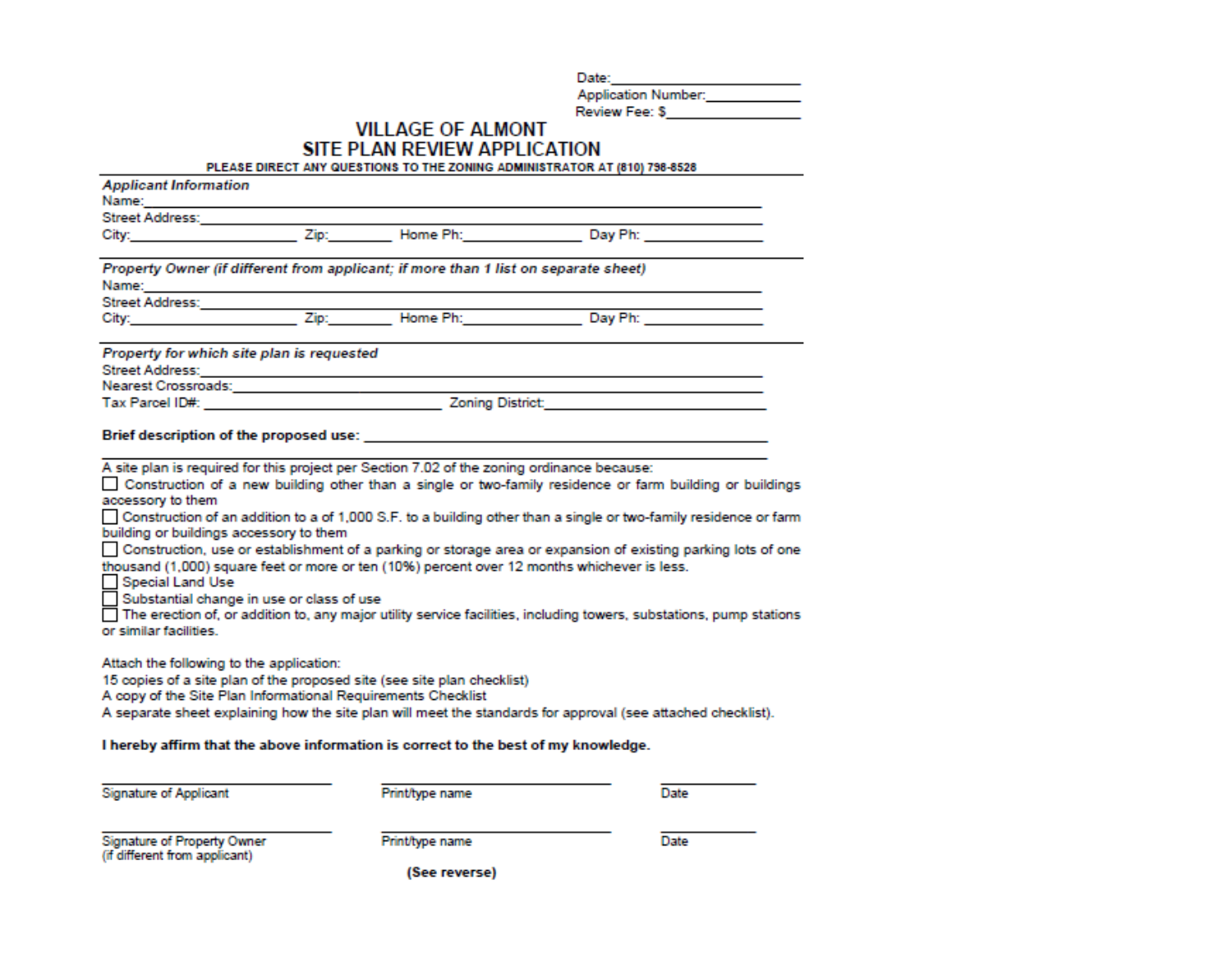#### FOR OFFICE USE ONLY

Copies of site plan sent for review (attach comments)

|                                                                                                                    | Date Sent               | Date of Response                       |
|--------------------------------------------------------------------------------------------------------------------|-------------------------|----------------------------------------|
| Michigan Department of Transportation<br><b>Fire Department</b><br><b>Building Department</b><br>Assessor's Office |                         |                                        |
| Village Engineer<br>Village Planner<br><b>Almont School District</b><br><b>Planning Commission members</b>         |                         |                                        |
| <b>Site Plan Approval</b><br>$\Box$ Site plan approved<br>Date of Planning Commission meeting (minutes attached):  | $\Box$ Site plan denied | $\Box$ Site plan approved w/conditions |

#### INSTRUCTIONS FOR FILING FOR PLANNING COMMISSION HEARING

REGULAR PLANNING COMMISSION MEETINGS are held at 7:30 p.m. on the 1<sup>th</sup> Thursday of each month at the Village Hall.

The deadline for filing applications is 20 days prior to the meeting.

HEARINGS WILL NOT BE SCHEDULED UNLESS ALL INFORMATION IS SUBMITTED AND FEE PAID BY THIS DEADLINE.

Applicant must attend the Village Planning Commission meeting or be represented by a person with written approval to act on behalf of applicant.

THE FOLLOWING MUST BE SUBMITTED BY THE APPLICANT:

- 1. Letter explaining in detail exactly what your intended use of the property is.
- 2. Proof of ownership DEED
- 3. Completed application form
- 4. Site plan of the property with the information listed in the attached site plan check list.
- 5. Application fee to cover costs for meetings, advertisements, mailings, etc.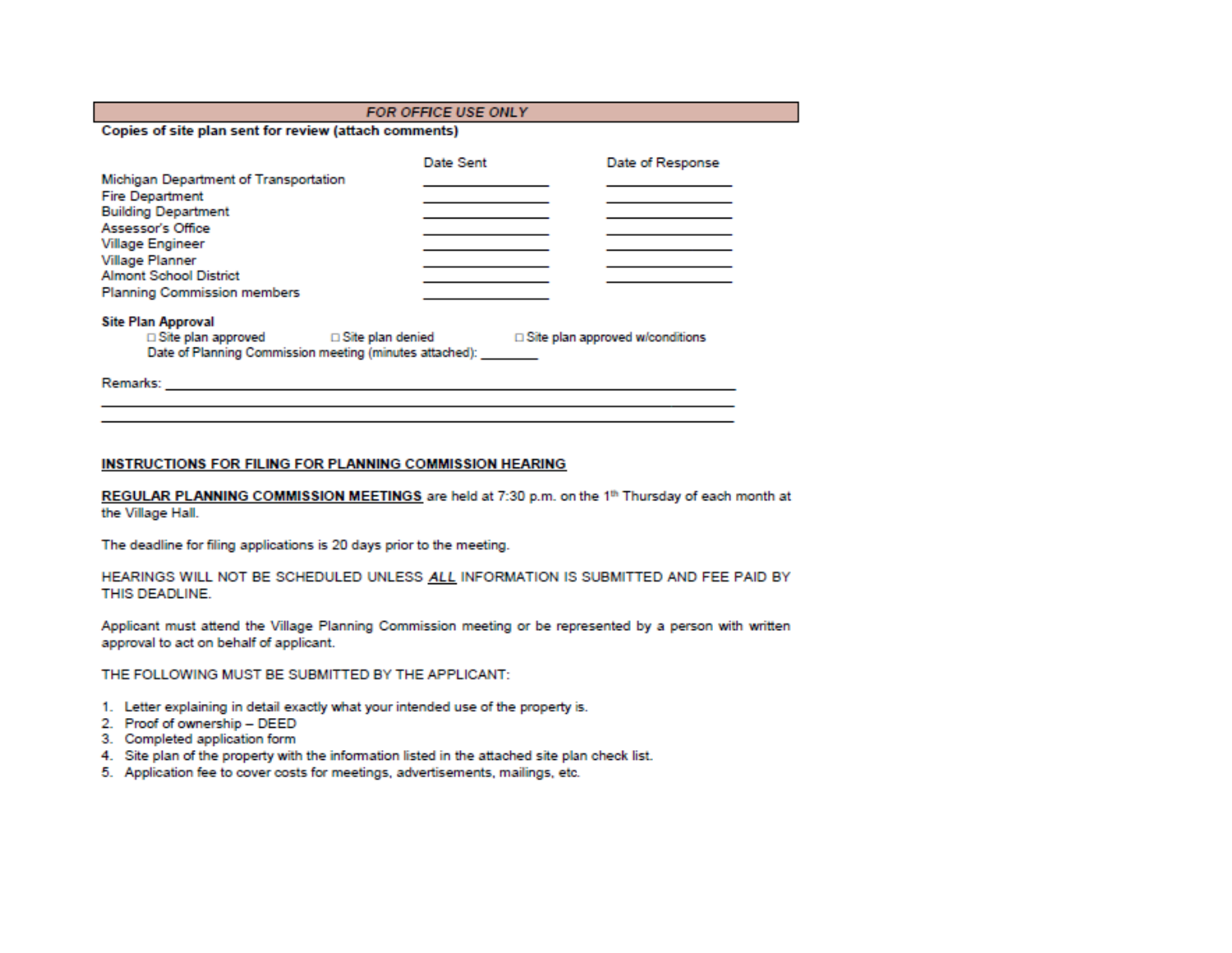| <b>ACTION:</b>                                                                                                 |                                          |       |  |  |  |
|----------------------------------------------------------------------------------------------------------------|------------------------------------------|-------|--|--|--|
| $\Box$ Approved                                                                                                | Application No: ________________________ |       |  |  |  |
| $\Box$ Denied                                                                                                  |                                          |       |  |  |  |
| Date: ______                                                                                                   |                                          |       |  |  |  |
|                                                                                                                | <b>APPLICATION FOR REZONING</b>          |       |  |  |  |
|                                                                                                                | <b>VILLAGE OF ALMONT</b>                 |       |  |  |  |
|                                                                                                                |                                          |       |  |  |  |
|                                                                                                                |                                          |       |  |  |  |
|                                                                                                                |                                          |       |  |  |  |
| COMPLETE LEGAL DESCRIPTION: (Use opposite side or attach separately).                                          |                                          |       |  |  |  |
|                                                                                                                |                                          |       |  |  |  |
|                                                                                                                |                                          |       |  |  |  |
| LEGAL OWNER: University of the contract of the contract of the contract of the contract of the contract of the |                                          |       |  |  |  |
| <b>Name</b>                                                                                                    | <b>Address</b>                           | Phone |  |  |  |